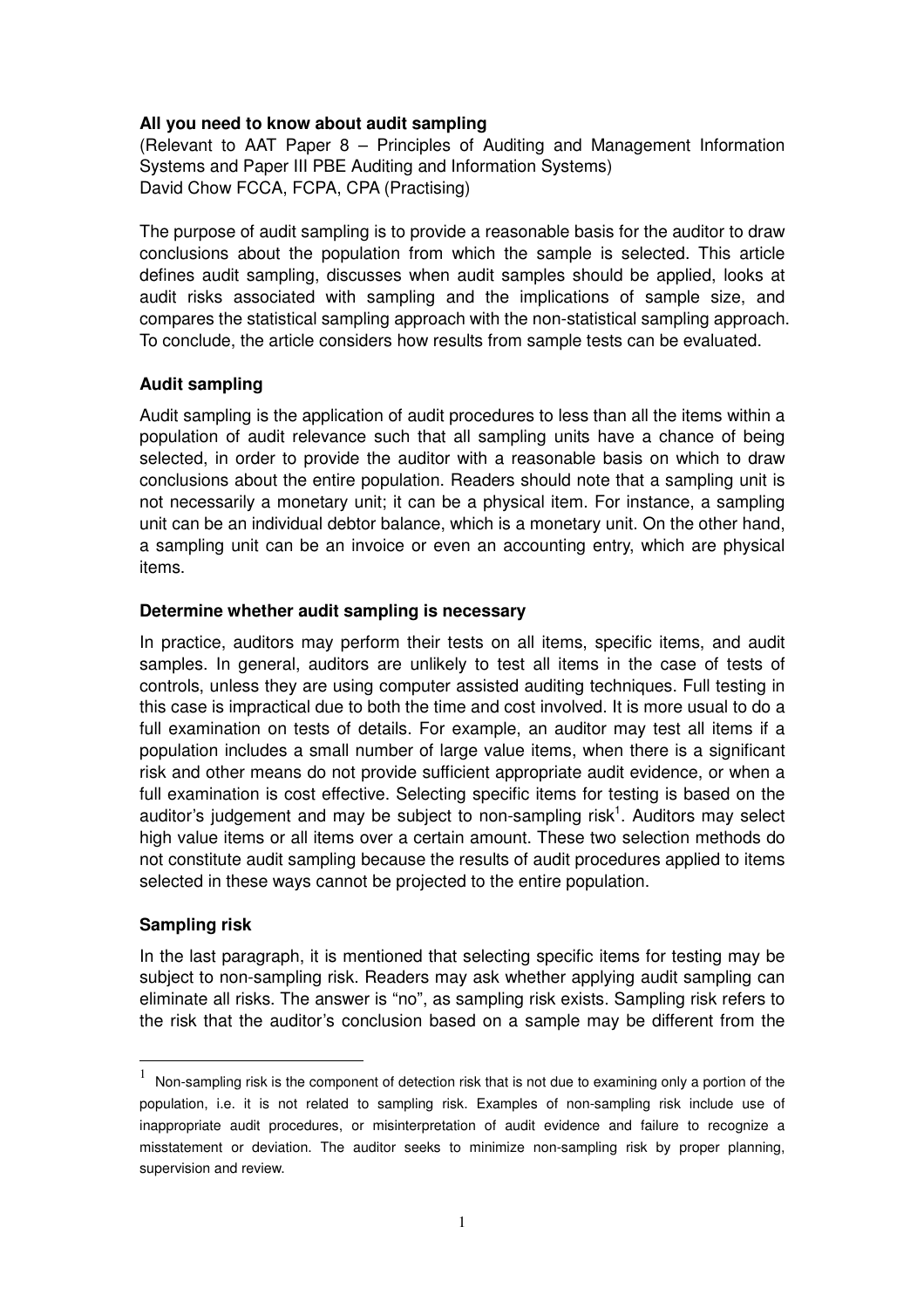conclusion if the entire population were subject to the same audit procedure. Sampling risk can lead to erroneous conclusions. In order to reduce sampling risk, the auditor can increase the sample size. Erroneous conclusions may occur on both tests of controls and tests of details.

For tests of controls, auditors are primarily concerned with erroneous conclusions in which controls are thought to be more effective than they actually are. This will affect audit effectiveness as the control risk is understated. On the other hand, auditors may waste time and effort performing additional work due to erroneous conclusions that controls are less effective than they actually are.

For tests of details, auditors are concerned with the erroneous conclusions in which a material misstatement is thought not to exist, when in fact it does. This is more likely to lead to an inappropriate audit opinion, i.e. risk of incorrect acceptance. On the other hand, risk of incorrect rejection leads to additional work to establish that the initial conclusions were incorrect.

# **Audit Planning**

Now readers should have an understanding of the risks involved in audit sampling, the next step is to commence the audit planning. Let's review the implications of sample size. For tests of controls, the auditor makes an assessment of the expected rate of deviation based on the auditor's understanding of the relevant controls or on the examination of a small number of items from the population. This assessment is made in order to design an audit sample and to determine the sample size. For example, if the expected rate of deviation is unacceptably high, the auditor will normally decide not to perform tests of controls. For tests of details, the auditor makes an assessment of the expected misstatement in the population. If the expected misstatement is high, all items are examined or a large sample size may be used.

In determining the sample size, the auditor should consider whether sampling risk is reduced to an acceptably low level. Sample size is affected by the level of sampling risk that the auditor is willing to accept. The lower the risk the auditor is willing to accept, the greater the sample size will need to be.

Absolute assurance cannot be achieved through sampling procedures. The lower the assurance required, the smaller the required sample size. For tests of controls, the tolerable rate of deviation is the maximum deviation rate that can be accepted to conclude that the audit objective has been achieved. For tests of details, the tolerable misstatement is the maximum misstatement that can be accepted to conclude the audit objective has been achieved.

Audit efficiency may be improved if the auditor stratifies a population by dividing it into discrete sub-populations which have an identifying characteristic. The objective of stratification is to reduce the variability of items within each stratum and therefore to allow the sample size to be reduced without increasing the sampling risk. This enables the auditor to devote more time to items considered most vulnerable to material misstatement. For example, the auditor may stratify the accounts receivable balances by age and focus on the overdue accounts.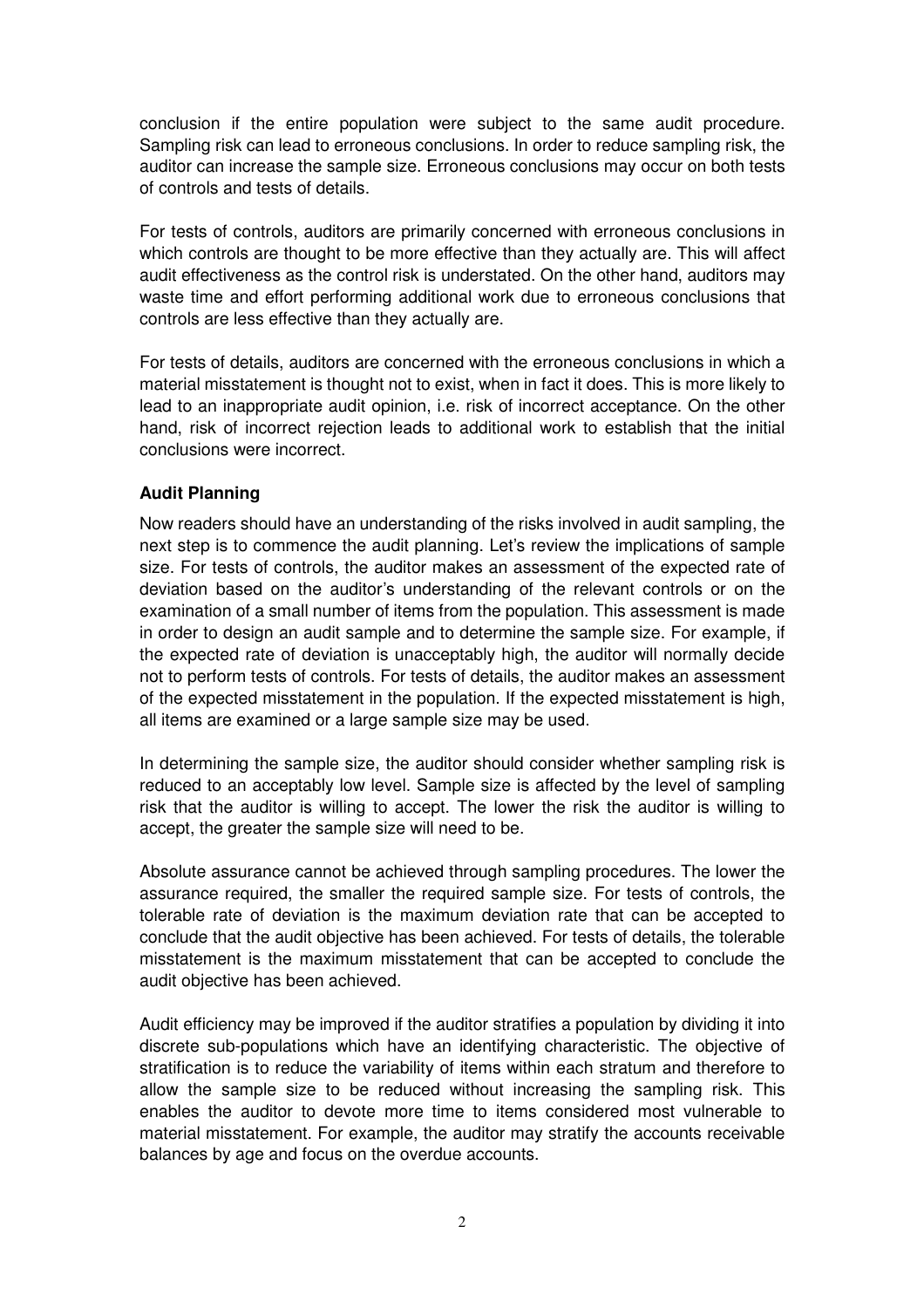### **Statistical versus non-statistical sampling approaches**

Once the auditor has decided to apply audit sampling, he should choose between statistical sampling and non-statistical sampling approach. Both approaches require auditor's judgment in planning, performing, and evaluating a sample. Furthermore, the auditor has to make use of his judgment in relating the audit evidence produced by the sample to other evidence when concluding whether the related account balance or class of transaction is fairly stated.

Statistical sampling is an approach to sampling with the following characteristics:

- (i) Random selection of the sample items; and
- (ii) The use of probability theory to evaluate sample results, including measurement of sampling risk.

On the other hand, a sampling approach without the above two characteristics is considered to be non-statistical sampling. In the case of tests of controls, non-statistical sampling is more appropriate because the auditor's analysis of the nature and cause of errors will often be more important than a statistical analysis of the counting of errors.

With statistical sampling, each sampling unit has a known probability of being selected, while the auditor's judgement is used to select sample items with non-statistical sampling. It is important that the auditor selects a representative sample, i.e. without bias, and the samples have characteristics typical of the population.

Non-statistical sampling can be used with tests of controls or tests of details. It does not require the use of a probabilistic selection method. Its main advantage is that it is less complex and less time consuming than statistical sampling. However, its main disadvantage is that sampling theory cannot be used to quantify sampling risk.

Random selection and systematic selection are examples of statistical sampling methods because every population item has a known probability of selection. Haphazard selection and block selection are non-statistical sampling methods because every population item does not have a known probability of selection.

# **Evaluating the audit sampling results**

After carrying out the planned audit procedures, the auditor has to analyse the misstatements or deviations detected and uses these results to estimate the total misstatement or deviation rate in the population. When analysing these results, the auditor should consider their nature, cause and possible impacts on other audit areas and financial statements as a whole. The risk that the actual misstatement or deviation rate may exceed the tolerable misstatement or tolerable rate of deviation should be assessed.

In extremely rare circumstances, when the auditor considers a misstatement or deviation discovered in a sample to be an anomaly, the auditor shall obtain a high degree of certainty that such a misstatement or deviation is not representative of the population. The auditor shall obtain this degree of certainty by performing additional